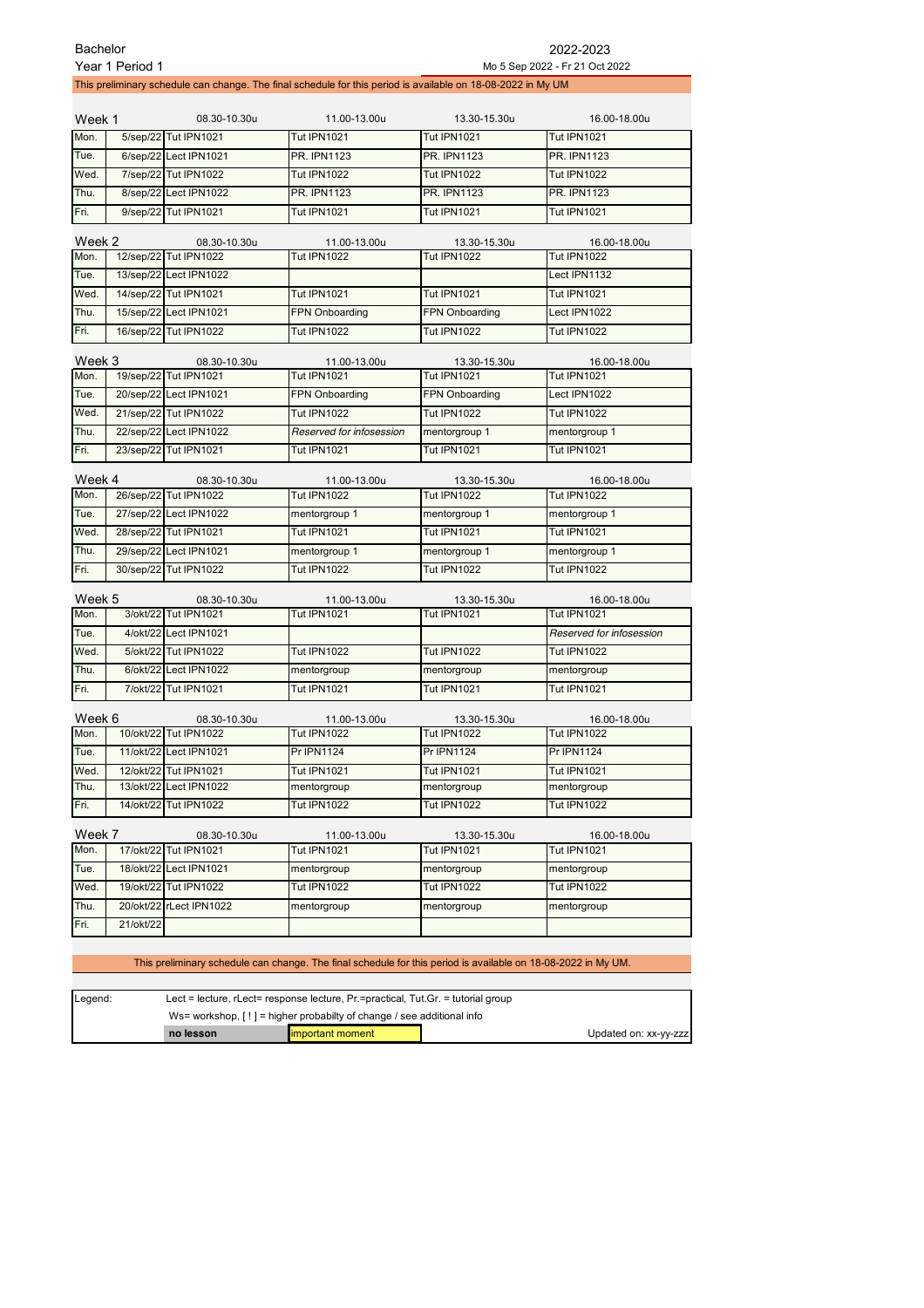|           | <b>Bachelor</b><br>2022-2023                                                                                                                                        |                        |                    |                    |                          |  |  |
|-----------|---------------------------------------------------------------------------------------------------------------------------------------------------------------------|------------------------|--------------------|--------------------|--------------------------|--|--|
|           | Year 1 Period 2<br>Mo 31 Okt 2022 - Fr 16 Dec 2022<br>This preliminary schedule can change. The final schedule for this period is available on 13-10-2022 in My UM. |                        |                    |                    |                          |  |  |
|           |                                                                                                                                                                     |                        |                    |                    |                          |  |  |
|           | Week 1                                                                                                                                                              | 08.30-10.30u           | 11.00-13.00u       | 13.30-15.30u       | 16.00-18.00u             |  |  |
| ma        | 31/okt/22                                                                                                                                                           |                        |                    |                    |                          |  |  |
| di        | 1/nov/22                                                                                                                                                            |                        |                    |                    |                          |  |  |
| <b>WO</b> |                                                                                                                                                                     | 2/nov/22 Tut IPN1024   | <b>Tut IPN1024</b> | <b>Tut IPN1024</b> | Tut IPN1024              |  |  |
| do        |                                                                                                                                                                     | 3/nov/22 Pr IPN1121    | <b>Pr IPN1121</b>  | <b>Pr IPN1121</b>  | <b>Pr IPN1121</b>        |  |  |
| vr        |                                                                                                                                                                     | 4/nov/22 Tut IPN1023   | <b>Tut IPN1023</b> | <b>Tut IPN1023</b> | <b>Tut IPN1023</b>       |  |  |
|           | Week 2                                                                                                                                                              | 08.30-10.30u           | 11.00-13.00u       | 13.30-15.30u       | 16.00-18.00u             |  |  |
| ma        |                                                                                                                                                                     | 7/nov/22 Tut IPN1024   | <b>Tut IPN1024</b> | <b>Tut IPN1024</b> | <b>Tut IPN1024</b>       |  |  |
| di        |                                                                                                                                                                     | 8/nov/22 Lect IPN1023  | Lect IPN1024       |                    | rLect IPN1024            |  |  |
| <b>WO</b> |                                                                                                                                                                     | 9/nov/22 Tut IPN1023   | <b>Tut IPN1023</b> | <b>Tut IPN1023</b> | <b>Tut IPN1023</b>       |  |  |
| do        |                                                                                                                                                                     | 10/nov/22 Pr IPN1121   | Pr IPN1121         | <b>Pr IPN1121</b>  | Pr IPN1121               |  |  |
| vr        |                                                                                                                                                                     | 11/nov/22 Tut IPN1024  | <b>Tut IPN1024</b> | <b>Tut IPN1024</b> | <b>Tut IPN1024</b>       |  |  |
|           | Week 3                                                                                                                                                              | 08.30-10.30u           | 11.00-13.00u       | 13.30-15.30u       | 16.00-18.00u             |  |  |
| ma        |                                                                                                                                                                     | 14/nov/22 Tut IPN1023  | <b>Tut IPN1023</b> | <b>Tut IPN1023</b> | <b>Tut IPN1023</b>       |  |  |
| di        |                                                                                                                                                                     | 15/nov/22 Lect IPN1023 |                    |                    | Reserved for infosession |  |  |
| <b>WO</b> |                                                                                                                                                                     | 16/nov/22 Lect IPN1024 | rLect IPN1024      |                    | Lect IPN1132             |  |  |
| do        |                                                                                                                                                                     | 17/nov/22 Pr IPN1121   | Pr IPN1121         | <b>Pr IPN1121</b>  | <b>Pr IPN1121</b>        |  |  |
| vr        |                                                                                                                                                                     | 18/nov/22 Tut IPN1023  | <b>Tut IPN1023</b> | <b>Tut IPN1023</b> | <b>Tut IPN1023</b>       |  |  |
|           | Week 4                                                                                                                                                              | 08.30-10.30u           | 11.00-13.00u       | 13.30-15.30u       | 16.00-18.00u             |  |  |
| ma        |                                                                                                                                                                     | 21/nov/22 Tut IPN1024  | <b>Tut IPN1024</b> | <b>Tut IPN1024</b> | <b>Tut IPN1024</b>       |  |  |
| di        |                                                                                                                                                                     | 22/nov/22 Lect IPN1023 | Lect IPN1024       | rLect IPN1024      | info sessie              |  |  |
| <b>WO</b> |                                                                                                                                                                     | 23/nov/22 Tut IPN1023  | <b>Tut IPN1023</b> | <b>Tut IPN1023</b> | <b>Tut IPN1023</b>       |  |  |
| do        |                                                                                                                                                                     | 24/nov/22 Pr IPN1121   | Pr IPN1121         | <b>Pr IPN1121</b>  | Pr IPN1121               |  |  |
| vr        |                                                                                                                                                                     | 25/nov/22 Tut IPN1024  | Tut IPN1024        | <b>Tut IPN1024</b> | <b>Tut IPN1024</b>       |  |  |
| vr        | Week 5                                                                                                                                                              | 08.30-10.30u           | 11.00-13.00u       | 13.30-15.30u       | 16.00-18.00u             |  |  |
| ma        |                                                                                                                                                                     | 28/nov/22 Tut IPN1023  | <b>Tut IPN1023</b> | <b>Tut IPN1023</b> | <b>Tut IPN1023</b>       |  |  |
| di        |                                                                                                                                                                     | 29/nov/22 Lect IPN1023 | Lect IPN1024       | mentor group 2     | rLect IPN1024            |  |  |
| <b>WO</b> |                                                                                                                                                                     | 30/nov/22 Tut IPN1024  | <b>Tut IPN1024</b> | <b>Tut IPN1024</b> | <b>Tut IPN1024</b>       |  |  |
| do        |                                                                                                                                                                     | 1/dec/22 Pr IPN1121    | Pr IPN1121         | <b>Pr IPN1121</b>  | Pr IPN1121               |  |  |
| vr        |                                                                                                                                                                     | 2/dec/22 Tut IPN1023   | <b>Tut IPN1023</b> | <b>Tut IPN1023</b> | <b>Tut IPN1023</b>       |  |  |
| Week 6    |                                                                                                                                                                     | 08.30-10.30u           | 11.00-13.00u       | 13.30-15.30u       | 16.00-18.00u             |  |  |
| ma        |                                                                                                                                                                     | 5/dec/22 Tut IPN1024   | <b>Tut IPN1024</b> | Tut IPN1024        | Tut IPN1024              |  |  |
| di        |                                                                                                                                                                     | 6/dec/22 Lect IPN1023  | Lect IPN1024       |                    | rLect IPN1024            |  |  |
| WO        |                                                                                                                                                                     | 7/dec/22 Tut IPN1023   | <b>Tut IPN1023</b> | <b>Tut IPN1023</b> | <b>Tut IPN1023</b>       |  |  |
| do        |                                                                                                                                                                     | 8/dec/22 Pr IPN1121    | <b>Pr IPN1121</b>  | <b>Pr IPN1121</b>  | <b>Pr IPN1121</b>        |  |  |
| vr        |                                                                                                                                                                     | 9/dec/22 Tut IPN1024   | <b>Tut IPN1024</b> | <b>Tut IPN1024</b> | <b>Tut IPN1024</b>       |  |  |
|           |                                                                                                                                                                     |                        |                    |                    |                          |  |  |
| Week 7    |                                                                                                                                                                     | 08.30-10.30u           | 11.00-13.00u       | 13.30-15.30u       | 16.00-18.00u             |  |  |
| ma        |                                                                                                                                                                     | 12/dec/22 Tut IPN1023  | <b>Tut IPN1023</b> | <b>Tut IPN1023</b> | <b>Tut IPN1023</b>       |  |  |
| di        |                                                                                                                                                                     | 13/dec/22 Lect IPN1023 | Pr IPN1137         | <b>Pr IPN1137</b>  | Pr IPN1137               |  |  |
| WO        |                                                                                                                                                                     | 14/dec/22 Tut IPN1024  | <b>Tut IPN1024</b> | <b>Tut IPN1024</b> | <b>Tut IPN1024</b>       |  |  |
| do        |                                                                                                                                                                     | 15/dec/22 Lect IPN1024 | rLect IPN1024      | <b>Pr IPN1137</b>  | Pr IPN1137               |  |  |
| vr        |                                                                                                                                                                     | 16/dec/22 Tut IPN1024  | <b>Tut IPN1024</b> | <b>Tut IPN1024</b> | <b>Tut IPN1024</b>       |  |  |
|           | This preliminary schedule can change. The final schedule for this period is available on 13-10-2022 in My UM                                                        |                        |                    |                    |                          |  |  |

| Legend: | Lect = lecture, rLect= response lecture, $Pr =$ practical, Tut. Gr. = tutorial group |                          |  |                       |  |
|---------|--------------------------------------------------------------------------------------|--------------------------|--|-----------------------|--|
|         | Ws= workshop, $[!]$ = higher probabilty of change / see additional info              |                          |  |                       |  |
|         | no lesson                                                                            | <b>limportant moment</b> |  | Updated on: xx-yy-zzz |  |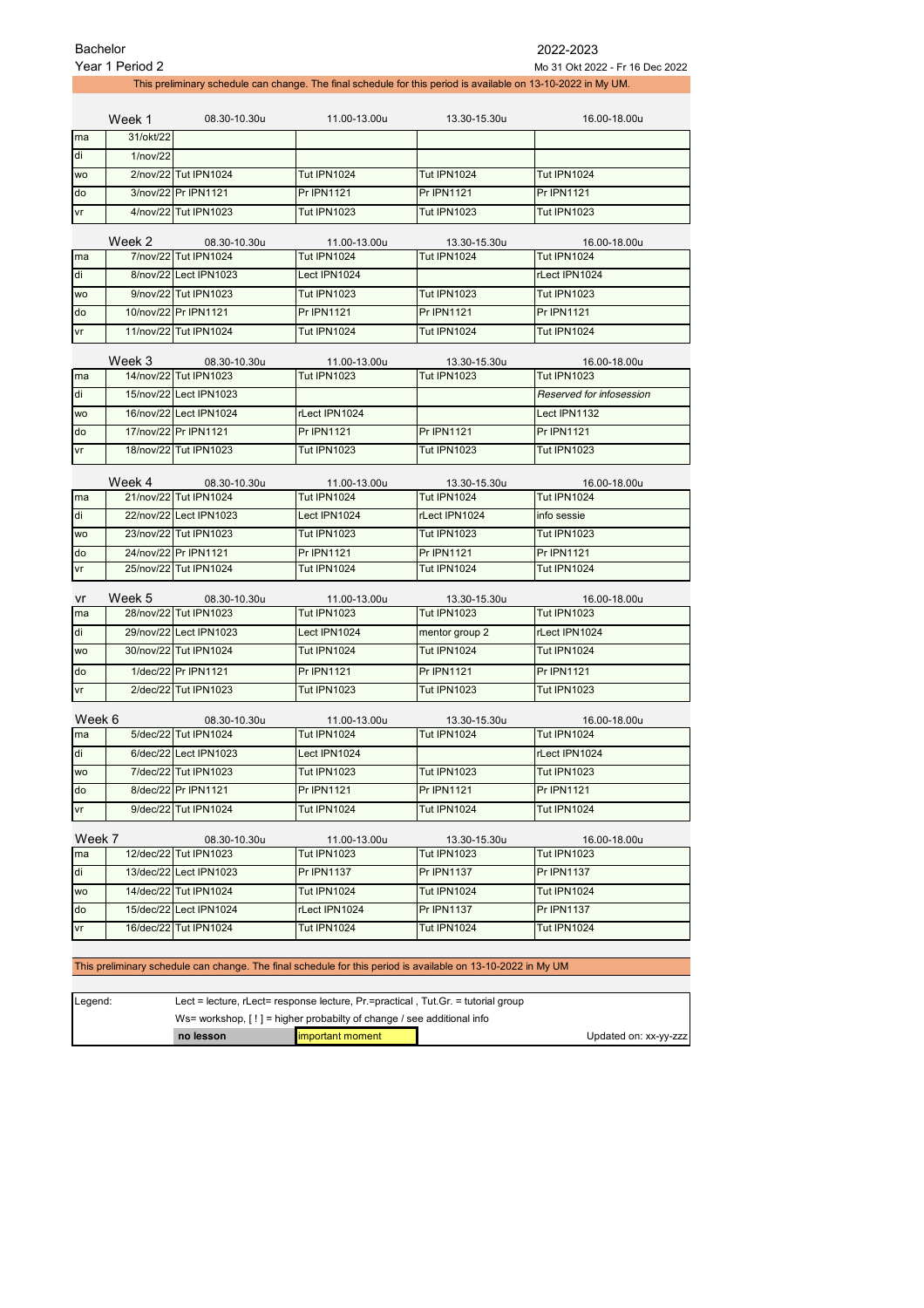|           | Bachelor<br>2022-2023                            |                         |                    |                                                                                                              |                    |  |  |
|-----------|--------------------------------------------------|-------------------------|--------------------|--------------------------------------------------------------------------------------------------------------|--------------------|--|--|
|           | Year 1 Period 3<br>Mo 9 Jan 2023 - Fr 3 Feb 2023 |                         |                    |                                                                                                              |                    |  |  |
|           |                                                  |                         |                    | This preliminary schedule can change. The final schedule for this period is available on 15-12-2022 in My UM |                    |  |  |
|           |                                                  |                         |                    |                                                                                                              |                    |  |  |
| Week 1    |                                                  | 08.30-10.30u            | 11.00-13.00u       | 13.30-15.30u                                                                                                 | 16.00-18.00u       |  |  |
| ma        | 9/ian/23                                         |                         |                    | herkansing 13-15                                                                                             | Lect IPN1132       |  |  |
| di        |                                                  | 10/jan/23 mentorgroup 3 | mentorgroup 3      | herkansing 13-15                                                                                             | mentorgroup 3      |  |  |
| <b>WO</b> |                                                  | 11/jan/23 Tut IPN1029   | <b>Tut IPN1029</b> | <b>Tut IPN1029</b>                                                                                           | <b>Tut IPN1029</b> |  |  |
|           |                                                  | <b>IPN1128</b>          | <b>IPN1128</b>     | <b>IPN1128</b>                                                                                               | <b>IPN1128</b>     |  |  |
| do        |                                                  | 12/jan/23 mentorgroup 3 | mentorgroup 3      | mentorgroup 3                                                                                                | mentorgroup 3      |  |  |
| vr        |                                                  | 13/jan/23 mentorgroup 3 | mentorgroup 3      | Hooglerarenparade                                                                                            | Hooglerarenparade  |  |  |
| Week 2    |                                                  | 08.30-10.30u            | 11.00-13.00u       | 13.30-15.30u                                                                                                 | 16.00-18.00u       |  |  |
| ma        |                                                  | 16/jan/23 Tut IPN1029   | Tut IPN1029        | Tut IPN1029                                                                                                  | Tut IPN1029        |  |  |
| di        | 17/jan/23 IPN1137                                |                         | <b>IPN1137</b>     | <b>IPN1137</b>                                                                                               | <b>IPN1137</b>     |  |  |
| <b>WO</b> |                                                  | 18/jan/23 Pr IPN1029    | Pr IPN1029         | Pr IPN1029                                                                                                   | <b>Pr IPN1029</b>  |  |  |
| do        |                                                  | 19/jan/23 Pr IPN1029    | <b>Pr IPN1029</b>  | <b>Pr IPN1029</b>                                                                                            | <b>Pr IPN1029</b>  |  |  |
| vr        |                                                  | 20/jan/23 Tut IPN1029   | <b>Tut IPN1029</b> | <b>Tut IPN1029</b>                                                                                           | <b>Tut IPN1029</b> |  |  |
| Week 3    |                                                  | 08.30-10.30u            | 11.00-13.00u       | 13.30-15.30u                                                                                                 | 16.00-18.00u       |  |  |
| ma        |                                                  | 23/jan/23 Tut IPN1029   | <b>Tut IPN1029</b> | <b>Tut IPN1029</b>                                                                                           | <b>Tut IPN1029</b> |  |  |
| di        | 24/jan/23 IPN1130                                |                         | <b>IPN1130</b>     | <b>IPN1130</b>                                                                                               | <b>IPN1130</b>     |  |  |
| <b>WO</b> |                                                  | 25/jan/23 mentorgroup 4 | mentorgroup 4      | mentorgroup 4                                                                                                | mentorgroup 4      |  |  |
| do        |                                                  | 26/jan/23 Pr IPN1029    | <b>Pr IPN1029</b>  | <b>Pr IPN1029</b>                                                                                            | <b>Pr IPN1029</b>  |  |  |
| vr        |                                                  | 27/jan/23 Pr IPN1029    | Pr IPN1029         | <b>Pr IPN1029</b>                                                                                            | <b>Pr IPN1029</b>  |  |  |
| Week 4    |                                                  | 08.30-10.30u            | 11.00-13.00u       | 13.30-15.30u                                                                                                 | 16.00-18.00u       |  |  |
| ma        |                                                  | 30/jan/23 Tut IPN1029   | <b>Tut IPN1029</b> | <b>Tut IPN1029</b>                                                                                           | <b>Tut IPN1029</b> |  |  |
| di        |                                                  | 31/jan/23 mentorgroup 5 | mentorgroup 5      | mentorgroup 5                                                                                                | mentorgroup        |  |  |
| <b>WO</b> |                                                  | 1/feb/23 mentorgroup 5  | mentorgroup 5      | mentorgroup 5                                                                                                | mentorgroup 5      |  |  |
| do        |                                                  | 2/feb/23 mentorgroup 5  | mentorgroup 5      | mentorgroup 5                                                                                                | mentorgroup 5      |  |  |
| ٧r        |                                                  | 3/feb/23 mentorgroup 5  | mentorgroup 5      | mentorgroup 5                                                                                                | mentorgroup 5      |  |  |
|           |                                                  |                         |                    |                                                                                                              |                    |  |  |

This preliminary schedule can change. The final schedule for this period is available on 15-12-2022 in My UM

| Legend: | Lect = lecture, rLect= response lecture, $Pr =$ practical, Tut.Gr. = tutorial group |                          |  |                       |
|---------|-------------------------------------------------------------------------------------|--------------------------|--|-----------------------|
|         | Ws= workshop, $[!]$ = higher probabilty of change / see additional info             |                          |  |                       |
|         | no lesson                                                                           | <b>limportant moment</b> |  | Updated on: xx-yy-zzz |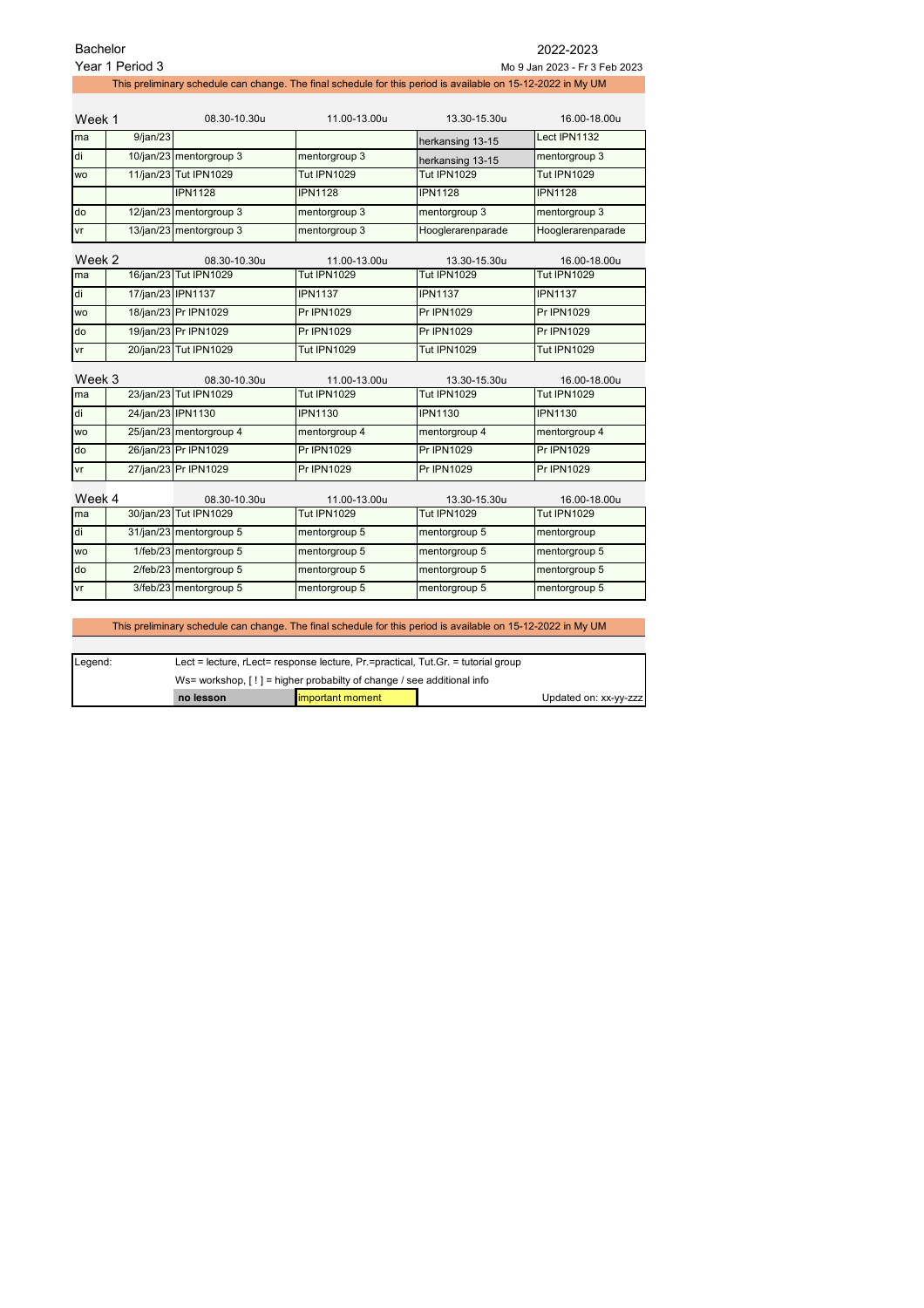| Bachelor<br>2022-2023 |                                                    |                       |                    |                                                                                                              |                    |  |  |  |
|-----------------------|----------------------------------------------------|-----------------------|--------------------|--------------------------------------------------------------------------------------------------------------|--------------------|--|--|--|
|                       | Year 1 Period 4<br>Mo 6 Feb 2023 - Fr 7 April 2023 |                       |                    |                                                                                                              |                    |  |  |  |
|                       |                                                    |                       |                    | This preliminary schedule can change. The final schedule for this period is available on 19-01-2023 in My UM |                    |  |  |  |
|                       |                                                    |                       |                    |                                                                                                              |                    |  |  |  |
| Week 1                |                                                    | 08.30-10.30u          | 11.00-13.00u       | 13.30-15.30u                                                                                                 | 16.00-18.00u       |  |  |  |
| ma                    |                                                    | 6/feb/23 Tut IPN1026  | <b>Tut IPN1026</b> | <b>Tut IPN1026</b>                                                                                           | <b>Tut IPN1026</b> |  |  |  |
| di                    |                                                    | 7/feb/23 Lect IPN1026 |                    |                                                                                                              |                    |  |  |  |
| <b>WO</b>             |                                                    | 8/feb/23 Tut IPN1025  | <b>Tut IPN1025</b> | <b>Tut IPN1025</b>                                                                                           | <b>Tut IPN1025</b> |  |  |  |
| do                    |                                                    | 9/feb/23 Lect IPN1025 | Lect IPN1133       |                                                                                                              |                    |  |  |  |
| vr                    |                                                    | 10/feb/23 Tut IPN1026 | <b>Tut IPN1026</b> | <b>Tut IPN1026</b>                                                                                           | <b>Tut IPN1026</b> |  |  |  |
| Week 2                |                                                    | 08.30-10.30u          | 11.00-13.00u       | 13.30-15.30u                                                                                                 | 16.00-18.00u       |  |  |  |
| ma                    |                                                    | 13/feb/23 Tut IPN1025 | <b>Tut IPN1025</b> | <b>Tut IPN1025</b>                                                                                           | <b>Tut IPN1025</b> |  |  |  |
| di                    | 14/feb/23                                          |                       | Lect IPN1025       |                                                                                                              |                    |  |  |  |
| <b>WO</b>             |                                                    | 15/feb/23 Tut IPN1026 | <b>Tut IPN1026</b> | <b>Tut IPN1026</b>                                                                                           | <b>Tut IPN1026</b> |  |  |  |
| do                    | 16/feb/23                                          |                       | Lect IPN1026       | Lect IPN1133                                                                                                 |                    |  |  |  |
| vr                    |                                                    | 17/feb/23 Tut IPN1025 | <b>Tut IPN1025</b> | <b>Tut IPN1025</b>                                                                                           | <b>Tut IPN1025</b> |  |  |  |
|                       |                                                    |                       |                    |                                                                                                              |                    |  |  |  |

## **20 feb t/m 26 feb ONDERWIJSVRIJ / NO LESSONS: CARNAVAL**

| Week 3    |           | 08.30-10.30u          | 11.00-13.00u       | 13.30-15.30u       | 16.00-18.00u       |
|-----------|-----------|-----------------------|--------------------|--------------------|--------------------|
| Ima       |           | 27/feb/23 Tut IPN1026 | <b>Tut IPN1026</b> | <b>Tut IPN1026</b> | <b>Tut IPN1026</b> |
| ldi       | 28/feb/23 |                       | Lect IPN1026       |                    |                    |
| <b>WO</b> |           | 1/mrt/23 Tut IPN1025  | <b>Tut IPN1025</b> | <b>Tut IPN1025</b> | <b>Tut IPN1025</b> |
| do        | 2/mrt/23  |                       | Lect IPN1025       |                    |                    |
| vr        |           | 3/mrt/23 Tut IPN1026  | <b>Tut IPN1026</b> | <b>Tut IPN1026</b> | <b>Tut IPN1026</b> |

| Week 4    |          | 08.30-10.30u          | 11.00-13.00u       | 13.30-15.30u       | 16.00-18.00u       |
|-----------|----------|-----------------------|--------------------|--------------------|--------------------|
| ma        |          | 6/mrt/23 Tut IPN1025  | <b>Tut IPN1025</b> | <b>Tut IPN1025</b> |                    |
| ldi       |          | 7/mrt/23 Tut IPN1133  | Lect IPN1025       | <b>Tut IPN1133</b> | <b>Tut IPN1133</b> |
| <b>WO</b> |          | 8/mrt/23 Tut IPN1026  | <b>Tut IPN1026</b> | <b>Tut IPN1026</b> | <b>Tut IPN1026</b> |
| do        | 9/mrt/23 |                       | Lect IPN1026       |                    |                    |
| vr        |          | 10/mrt/23 Tut IPN1025 | <b>Tut IPN1025</b> | <b>Tut IPN1025</b> | <b>Tut IPN1025</b> |

| Week 5    | 08.30-10.30u           | 11.00-13.00u       | 13.30-15.30u       | 16.00-18.00u       |
|-----------|------------------------|--------------------|--------------------|--------------------|
| ma        | 13/mrt/23 Tut IPN1026  | <b>Tut IPN1026</b> | <b>Tut IPN1026</b> | <b>Tut IPN1026</b> |
| di        | 14/mrt/23 Tut IPN1133  | Lect IPN1026       | <b>Tut IPN1133</b> | <b>Tut IPN1133</b> |
| <b>WO</b> | 15/mrt/23 Tut IPN1025  | <b>Tut IPN1025</b> | <b>Tut IPN1025</b> | Tut IPN1025        |
| do        | 16/mrt/23 Lect IPN1025 | <b>Pr IPN1134</b>  | <b>Pr IPN1134</b>  | <b>Pr IPN1134</b>  |
| vr        | 17/mrt/23 Tut IPN1026  | <b>Tut IPN1026</b> | <b>Tut IPN1026</b> | Tut IPN1026        |

| Week 6    |           | Lect IPN1022           | 11.00-13.00u       | 13.30-15.30u       | 16.00-18.00u       |
|-----------|-----------|------------------------|--------------------|--------------------|--------------------|
| ma        |           | 20/mrt/23 Tut IPN1025  | <b>Tut IPN1025</b> | <b>Tut IPN1025</b> | <b>Tut IPN1025</b> |
| di        | 21/mrt/23 |                        | Lect IPN1025       |                    | Pr IPN1135         |
| <b>WO</b> |           | 22/mrt/23 Tut IPN1026  | <b>Tut IPN1026</b> | <b>Tut IPN1026</b> | <b>Tut IPN1026</b> |
| do        |           | 23/mrt/23 Lect IPN1026 | <b>Pr IPN1135</b>  | Pr IPN1135         | Pr IPN1135         |
| vr        |           | 24/mrt/23 Tut IPN1025  | <b>Tut IPN1025</b> | <b>Tut IPN1025</b> | <b>Tut IPN1025</b> |

| Week 7    |           | 08.30-10.30u                   | 11.00-13.00u       | 13.30-15.30u       | 16.00-18.00u       |
|-----------|-----------|--------------------------------|--------------------|--------------------|--------------------|
| ma        |           | 27/mrt/23 Tut IPN1026          | <b>Tut IPN1026</b> | <b>Tut IPN1026</b> | Tut IPN1026        |
| di        |           | 28/mrt/23 Lect IPN1026         | Pr IPN1136         | <b>Pr IPN1136</b>  | Pr IPN1136         |
| <b>WO</b> |           | 29/mrt/23 Tut IPN1025          | <b>Tut IPN1025</b> | <b>Tut IPN1025</b> | <b>Tut IPN1025</b> |
| do        | 30/mrt/23 |                                |                    | Lect IPN1025       |                    |
| vr        | 31/mrt/23 | <b>Good Friday - UM Closed</b> |                    |                    |                    |

## This preliminary schedule can change. The final schedule for this period is available on 19-01-2023 in My UM

| Legend: | Lect = lecture, rLect= response lecture, $Pr =$ practical, Tut.Gr. = tutorial group |                   |  |                       |
|---------|-------------------------------------------------------------------------------------|-------------------|--|-----------------------|
|         | Ws= workshop, $[!]$ = higher probabilty of change / see additional info             |                   |  |                       |
|         | no lesson                                                                           | limportant moment |  | Updated on: xx-yy-zzz |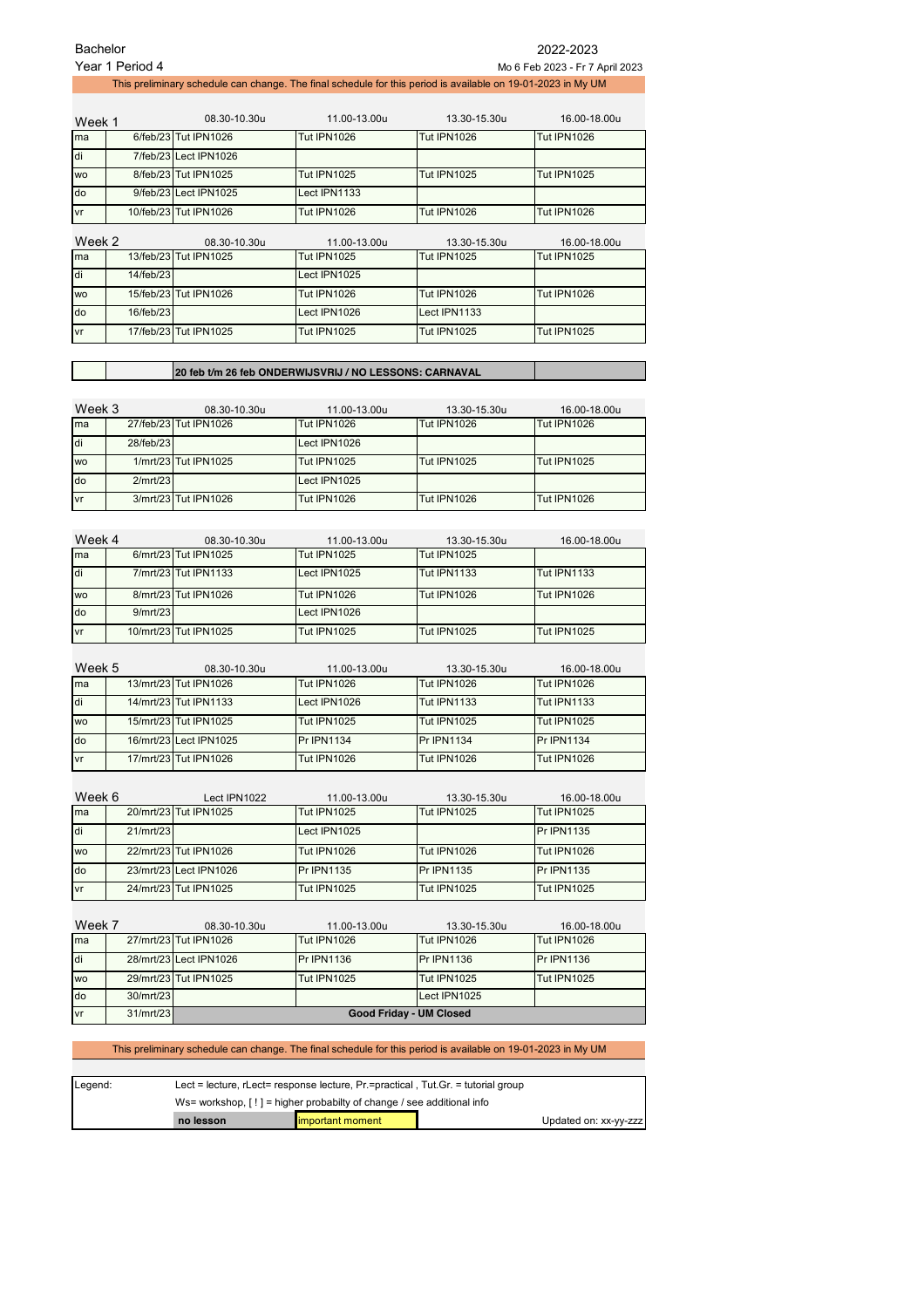|                                                        | Year 1 Period 5 |                                                         |                                                                                                              |                                         | Mo 17 April 2023 - Fr 2 Jun 2023 |
|--------------------------------------------------------|-----------------|---------------------------------------------------------|--------------------------------------------------------------------------------------------------------------|-----------------------------------------|----------------------------------|
|                                                        |                 |                                                         | This preliminary schedule can change. The final schedule for this period is available on 23-03-2023 in My UM |                                         |                                  |
|                                                        |                 |                                                         |                                                                                                              |                                         |                                  |
|                                                        |                 |                                                         |                                                                                                              |                                         |                                  |
| Week 1                                                 |                 | 08.30-10.30u                                            | 11.00-13.00u<br><b>Tut IPN1027</b>                                                                           | 13.30-15.30u<br><b>Tut IPN1027</b>      | 16.00-18.00u<br>Tut IPN1027      |
| ma                                                     |                 | 17/apr/23 Tut IPN1027                                   |                                                                                                              |                                         |                                  |
| di                                                     |                 | 18/apr/23 Lect IPN1027                                  | <b>Pr IPN1125</b>                                                                                            | <b>Pr IPN1125</b>                       | <b>Pr IPN1125</b>                |
| <b>WO</b>                                              |                 | 19/apr/23 Tut IPN1028                                   | <b>Tut IPN1028</b>                                                                                           | <b>Tut IPN1028</b>                      | <b>Tut IPN1028</b>               |
| do                                                     |                 | 20/apr/23 Lect IPN1028                                  | <b>Pr IPN1125</b>                                                                                            | <b>Pr IPN1125</b>                       | <b>Pr IPN1125</b>                |
| vr                                                     |                 | 21/apr/23 Tut IPN1027                                   | <b>Tut IPN1027</b>                                                                                           | <b>Tut IPN1027</b>                      | Tut IPN1027                      |
| Week 2<br>08.30-10.30u<br>11.00-13.00u<br>13.30-15.30u |                 |                                                         |                                                                                                              |                                         | 16.00-18.00u                     |
| ma                                                     |                 | 24/apr/23 Tut IPN1028                                   | <b>Tut IPN1028</b>                                                                                           | <b>Tut IPN1028</b>                      | <b>Tut IPN1028</b>               |
| di                                                     |                 | 25/apr/23 Lect IPN1027                                  |                                                                                                              | <b>WIKI</b>                             | Lect IPN1028                     |
| WO                                                     |                 | 26/apr/23 Tut IPN1027                                   | <b>Tut IPN1027</b>                                                                                           | <b>Tut IPN1027</b>                      | <b>Tut IPN1027</b>               |
| do                                                     | 27/apr/23       |                                                         |                                                                                                              |                                         |                                  |
| vr                                                     | 28/apr/23       | King's Day - UM Closed<br><b>Bridge Day - UM Closed</b> |                                                                                                              |                                         |                                  |
|                                                        |                 |                                                         |                                                                                                              |                                         |                                  |
| Week 3                                                 |                 | 08.30-10.30u                                            | 11.00-13.00u                                                                                                 | 13.30-15.30u                            | 16.00-18.00u                     |
| ma                                                     |                 | 1/mei/23 Tut IPN1028                                    | <b>Tut IPN1028</b>                                                                                           | <b>Tut IPN1028</b>                      | <b>Tut IPN1028</b>               |
| di                                                     |                 | 2/mei/23 Lect IPN1028                                   |                                                                                                              | Lect IPN1027                            | Reserved for infosession         |
| WO                                                     |                 | 3/mei/23 Tut IPN1027                                    | <b>Tut IPN1027</b>                                                                                           | Tut IPN1027                             | Tut IPN1027                      |
| do                                                     |                 | 4/mei/23 Tut IPN1028                                    | <b>Tut IPN1028</b>                                                                                           | <b>Tut IPN1028</b>                      | <b>Tut IPN1028</b>               |
| vr                                                     | 5/mei/23        |                                                         |                                                                                                              | <b>Liberation Day - UM closed</b>       |                                  |
|                                                        |                 |                                                         |                                                                                                              |                                         |                                  |
| Week 4                                                 |                 | 08.30-10.30u                                            | 11.00-13.00u<br><b>Tut IPN1027</b>                                                                           | 13.30-15.30u<br><b>Tut IPN1027</b>      | 16.00-18.00u<br>Tut IPN1027      |
| ma                                                     |                 | 8/mei/23 Tut IPN1027                                    |                                                                                                              |                                         |                                  |
| di                                                     |                 | 9/mei/23 Lect IPN1027                                   |                                                                                                              |                                         | Lect IPN1028                     |
| <b>WO</b>                                              |                 | 10/mei/23 Tut IPN1028                                   | <b>Tut IPN1028</b>                                                                                           | <b>Tut IPN1028</b>                      | <b>Tut IPN1028</b>               |
| do                                                     |                 | 11/mei/23 Tut IPN1027                                   | <b>Tut IPN1027</b>                                                                                           | <b>Tut IPN1027</b>                      | <b>Tut IPN1027</b>               |
| vr                                                     |                 | 12/mei/23 Tut IPN1028                                   | <b>Tut IPN1028</b>                                                                                           | <b>Tut IPN1028</b>                      | <b>Tut IPN1028</b>               |
| Week 5                                                 |                 | 08.30-10.30u                                            | 11.00-13.00u                                                                                                 | 13.30-15.30u                            | 16.00-18.00u                     |
| ma                                                     |                 | 15/mei/23 Tut IPN1027                                   | <b>Tut IPN1027</b>                                                                                           | <b>Tut IPN1027</b>                      | Tut IPN1027                      |
| di                                                     |                 | 16/mei/23 Lect IPN1027                                  | <b>Pr IPN1127</b>                                                                                            | <b>Pr IPN1127</b>                       | Lect IPN1028                     |
| <b>WO</b>                                              |                 | 17/mei/23 Tut IPN1028                                   | <b>Tut IPN1028</b>                                                                                           | <b>Tut IPN1028</b>                      | <b>Tut IPN1028</b>               |
| do                                                     | 18/mei/23       |                                                         |                                                                                                              | <b>Ascension Day - UM Closed</b>        |                                  |
| vr                                                     | 19/mei/23       |                                                         |                                                                                                              | <b>Bridge Day - UM Closed</b>           |                                  |
|                                                        |                 |                                                         |                                                                                                              |                                         |                                  |
| Week 6                                                 |                 | 08.30-10.30u                                            | 11.00-13.00u                                                                                                 | 13.30-15.30u                            | 16.00-18.00u                     |
| ma                                                     |                 | 22/mei/23 Tut IPN1027                                   | Tut IPN1027                                                                                                  | <b>Tut IPN1027</b>                      | Tut IPN1027                      |
| di                                                     |                 | 23/mei/23 Lect IPN1027                                  | <b>Pr IPN1134</b>                                                                                            | Pr IPN1134                              | Pr IPN1134                       |
| wo                                                     |                 | 24/mei/23 Tut IPN1028                                   | <b>Tut IPN1028</b>                                                                                           | <b>Tut IPN1028</b>                      | Tut IPN1028                      |
| do                                                     |                 | 25/mei/23 Lect IPN1028                                  | Tut IPN1133                                                                                                  | <b>Tut IPN1133</b>                      | <b>Tut IPN1133</b>               |
| vr                                                     |                 | 26/mei/23 Tut IPN1027                                   | <b>Tut IPN1027</b>                                                                                           | <b>Tut IPN1027</b>                      | Tut IPN1027                      |
| Week 7                                                 |                 |                                                         |                                                                                                              |                                         |                                  |
| ma                                                     | 29/mei/23       | 08.30-10.30u                                            | 11.00-13.00u                                                                                                 | 13.30-15.30u<br>Whit Monday - UM Closed | 16.00-18.00u                     |
| di                                                     |                 | 30/mei/23 Tut IPN1028                                   | <b>Tut IPN1028</b>                                                                                           | <b>Tut IPN1028</b>                      | <b>Tut IPN1028</b>               |
| WO                                                     |                 | 31/mei/23 Tut IPN1027                                   | Tut IPN1027                                                                                                  | <b>Tut IPN1027</b>                      | Tut IPN1027                      |
| do                                                     |                 | 1/jun/23 Lect IPN1027                                   | Pr IPN1125 inhaal                                                                                            | Pr IPN1126 inhaal                       | Pr IPN1127 inhaal                |
| ٧r                                                     |                 | 2/jun/23 Tut IPN1028                                    | <b>Tut IPN1028</b>                                                                                           | <b>Tut IPN1028</b>                      | Tut IPN1028                      |
|                                                        |                 |                                                         |                                                                                                              |                                         |                                  |

Bachelor 2022-2023

## This preliminary schedule can change. The final schedule for this period is available on 23-03-2023 in My UM

| Legend: |           | Lect = lecture, rLect= response lecture, $Pr =$ practical, Tut.Gr. = tutorial group |                       |  |  |
|---------|-----------|-------------------------------------------------------------------------------------|-----------------------|--|--|
|         |           | Ws= workshop, $[ \cdot ]$ = higher probabilty of change / see additional info       |                       |  |  |
|         | no lesson | <b>Important moment</b>                                                             | Updated on: xx-yy-zzz |  |  |